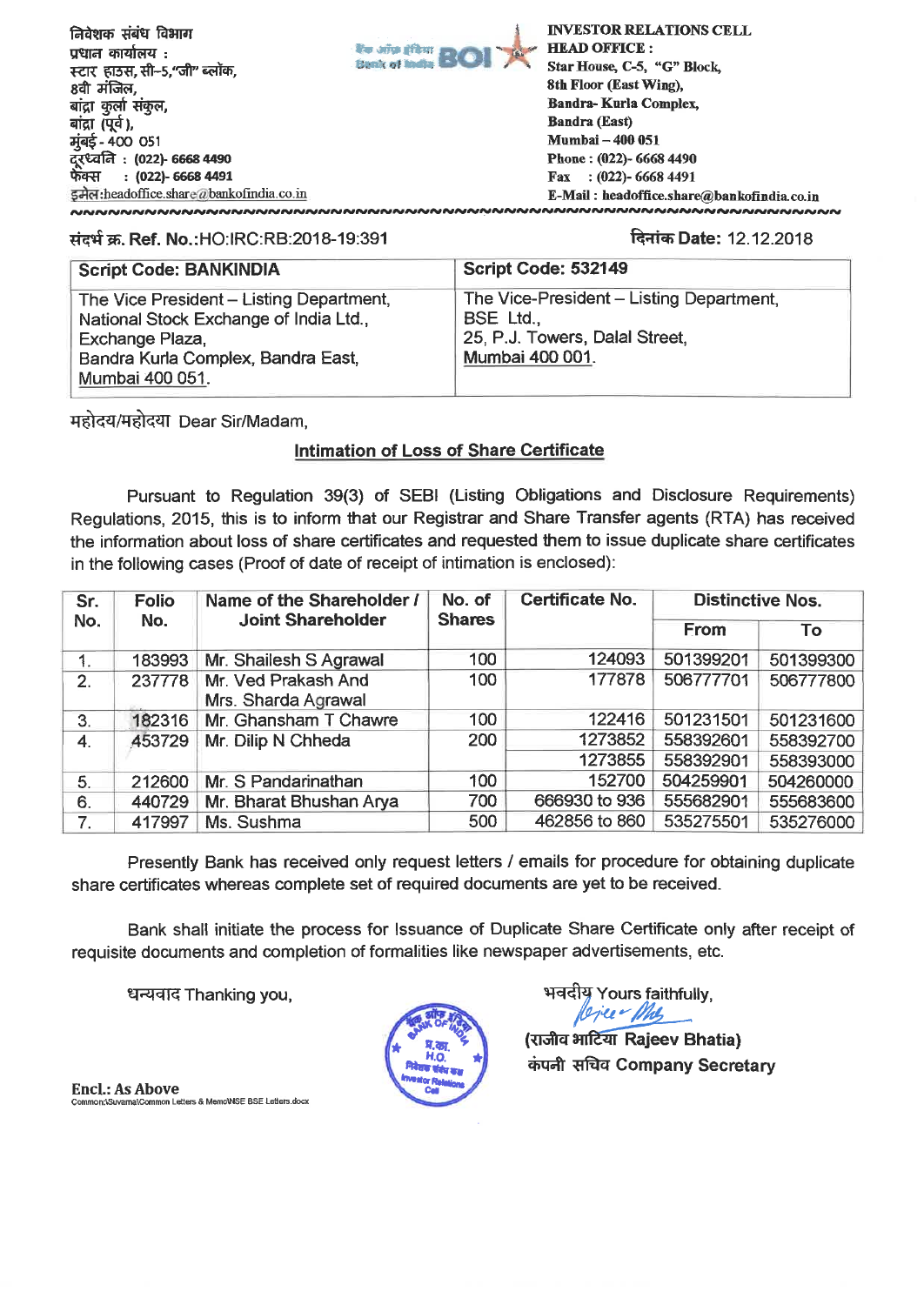### B.E. (Civil), A.M.I.E., F.I.V.

### Government Registered Value [Land & Building] Panel Valuer for State Bank of India

## SHASHIBHUSHAN S AGRAWAL

B.E. (Mech.), A.M.I.E.

Government Registered Value [Plant & Machinery] Panel Valuer for State Bank of India

| Valuer for Nationalized, Co-operative Banks & Financial Institutes                                                                                                                                                                     |                                             |                                                                                           | Valuer for Nationalized, Co-operative Banks & Financial Institutes                                                                                                                 |
|----------------------------------------------------------------------------------------------------------------------------------------------------------------------------------------------------------------------------------------|---------------------------------------------|-------------------------------------------------------------------------------------------|------------------------------------------------------------------------------------------------------------------------------------------------------------------------------------|
| Reg.No.: CAT-1/562/1999-2000<br>: shallesh@charteredvaluer.in<br>E-mail<br>: shallesh@charteredvaluer.com<br>E-mail                                                                                                                    | Lic.No.<br>Ph. No. : 0724-2421271 (Telefax) | RDA/IND/SLA-66753/29/11/2018<br>Mohile : Shailesh-9422160523   Shashibhushan - 9422161638 | Reg.No.: CAT-VII/544 of 1999<br>Lic. No.<br>SLA/66088/08-13<br>E-mail<br>: shashl@charleredvaluer.com                                                                              |
| Surveyor & Loss assessor * Building Estimator & Valuers * Plant Layout Consultant   Computer Alded Plant & Machinery desinger * Software & Web Consultant<br>"CortForwat of Request for Duplicate Share certificate" of Bank of India) |                                             |                                                                                           | ■Industrial Structure Designer ■ Industrial Designer & Planner ■ Chartered Engineer   ■ Chartered Engineer ■ Surveyor & Loss assessor ■ Plant & Machinery Estimator                |
| a Consulting Engineer a Structural Designer #CAD Consultant = 3D Modeler & Animator # Quality System (ISO) Consultant # Engineering Software Developer                                                                                 |                                             |                                                                                           |                                                                                                                                                                                    |
|                                                                                                                                                                                                                                        |                                             |                                                                                           | Off.; Shallesh Agrawal Associates, B-2, ist-Floor, "Kalphu" Complex, Station Rd., Akola 444001 Resi.: "Kapil" Bldg., Opp. Dr. Naik's X-ray clinic, New Bhagwat Plots, Akola 444005 |
| Name of the Shareholder SHAILESH SUBHASH AGRAWAL                                                                                                                                                                                       |                                             |                                                                                           |                                                                                                                                                                                    |
| Address: NEW BHAGWAT PLOTS                                                                                                                                                                                                             |                                             |                                                                                           |                                                                                                                                                                                    |
| OPPOSITE DR NAIKS X RAY CLINIC                                                                                                                                                                                                         |                                             |                                                                                           | 266774                                                                                                                                                                             |
| <b>AKOLA 444005</b>                                                                                                                                                                                                                    |                                             |                                                                                           |                                                                                                                                                                                    |
| Email id: shailesh@charteredvaluer.in                                                                                                                                                                                                  |                                             |                                                                                           |                                                                                                                                                                                    |
| Mobile No.: +919422160523                                                                                                                                                                                                              |                                             |                                                                                           |                                                                                                                                                                                    |
|                                                                                                                                                                                                                                        |                                             | BIGSHARE SERVICES PVDateD 5/12/2018                                                       |                                                                                                                                                                                    |
|                                                                                                                                                                                                                                        |                                             | <b>RECEIVED</b>                                                                           |                                                                                                                                                                                    |
| To,                                                                                                                                                                                                                                    |                                             | Subject to Verification                                                                   |                                                                                                                                                                                    |
| M/s. Bigshare Services Pvt. Ltd. (RTA),                                                                                                                                                                                                |                                             |                                                                                           |                                                                                                                                                                                    |
| 1 <sup>st</sup> Floor, Bharat Tin Works Building,                                                                                                                                                                                      |                                             | 11<br><b>DEC 2018</b>                                                                     |                                                                                                                                                                                    |
| Opp. Vasant Oasis, Makwana Road,                                                                                                                                                                                                       |                                             |                                                                                           |                                                                                                                                                                                    |

Sign

Marol, Andheri (East), Mumbai - 400 059 Mail id: investor@bigshareonline.com

Tel. No.: 022 - 6263 8200/8221/8222/8223

### UNIT: BANK OF INDIA - ISSUE OF DUPLICATE SHARE CERTIFICATE Dear Sir/Madam,

I/we am/are holding (number) shares of Bank of India under folio no.183993. The Original Share Certificate is either misplaced OR lost OR I/we am/are unable to find the Original Share Certificate.

Hence I/we request you to send me/us the procedure and application form for obtaining the Duplicate Share Certificate.

I/we am/are attaching herewith the following documents for your necessary action:

- 1. Self-attested copy of the PAN Card of the shareholder(s).
- 2. Self-attested copy of the Electricity Bill / Telephone Bill (not more than 3 months old) / Voter ID of the shareholder(s).

Thanking you.

Yours Faithfully



**SHAILESH SUBHASH AGRAWAL AKOLA** 

# www.Charteredvaluer.in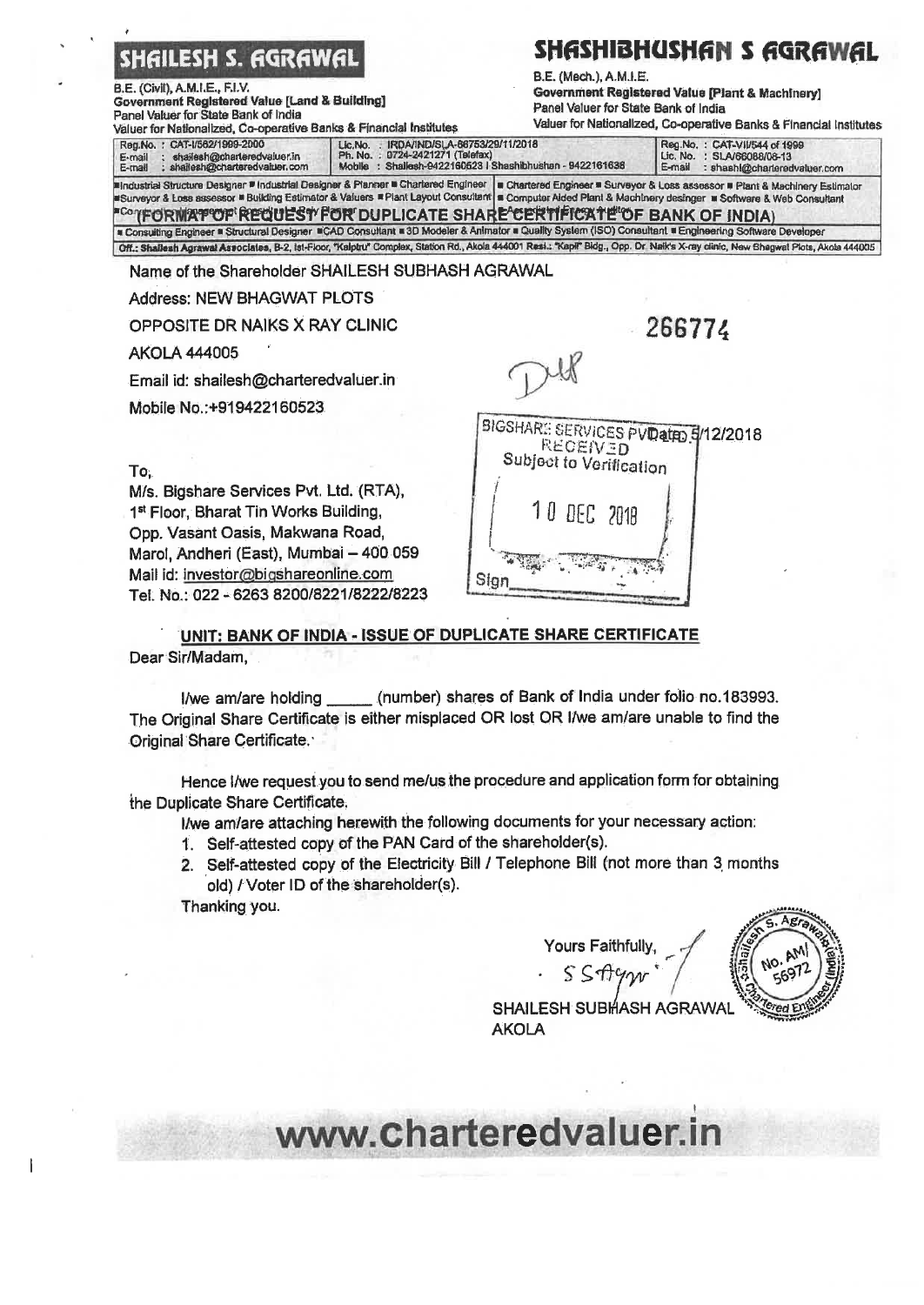TO

Bigshare Services Pvt. Ltd. 1st Floor, Bharat Tin Works Building, Opp. Vasant Oasis, Makwana Road, Marol, Andheri (East), Mumbai - 400059

Sub.: **Issuance of duplicate share certificate.** 

**Ref.:Folio No237778 Cert. No 00177878 Dist. Nos 506777701 TO 506777800 No. of** shares 100

### Dear Sir/Madam,

I am/we are the shareholder(s) of BANK OF INDIA holding **100** No. of equity shares in the Company.

I/we have lost the above **referred** share certificate(s) and for issuance of duplicate share certificate(s) in lieu of the above, I am/we are enclosing herewith the following documents to enable you to issue the duplicate share certificate(s) in my/our name : VED PRAKASH AND SHARDA AGRAWAL

1. copy.of FIR /Police Complaint lodged against the lost shares.

2. copy of ID and address proof (self attested).

3. copy of PAN Card (self attested).

4. Signature Attestation from bank.

Kindly do the needful at the earliest possible.

Thanking you, Ved Prakash & Sharda Agrawal Yours faithfully

BIGSHARE SERVICES PVT. LTD.<br>RECEIVED Subject to Verification **NFC 2018** ..--7774i#,Q-ZKIT;77470' Sign • "

26G767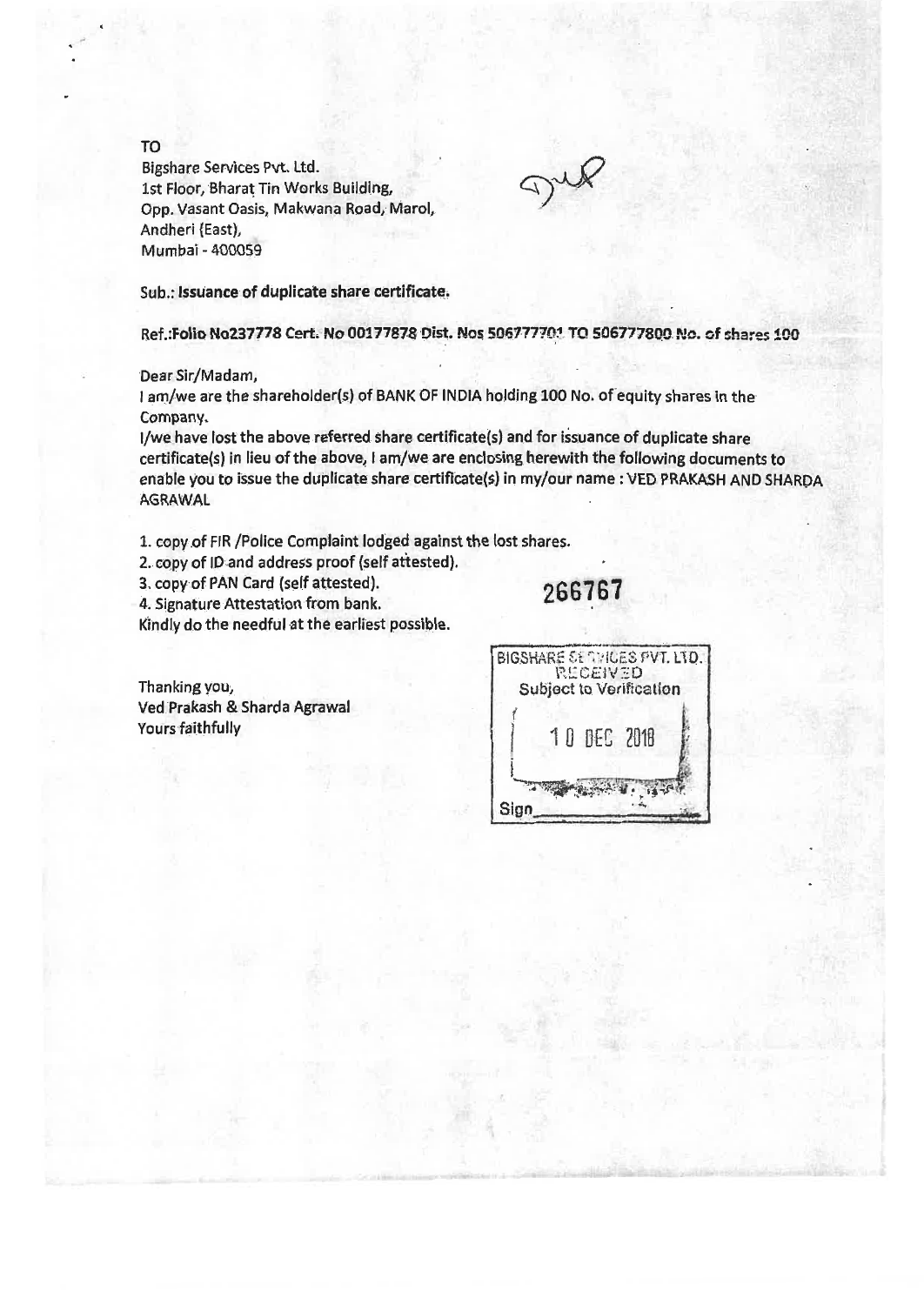### (FORMAT OF REQUEST FOR DUPLICATE SHARE CERTIFICATE OF BANK OF INDIA)

| Name of the Shareholder Chanshyam Talsicum<br>Address: Dentale Lay-cut, alaed No.5<br>Atlpast-Sebo, Dist-alaedha; PIN-442104<br>Email id: Kamleshchaware 1990@gmail . com<br>Mobile No.: 08421032598 |           | chawale                                                                                |
|------------------------------------------------------------------------------------------------------------------------------------------------------------------------------------------------------|-----------|----------------------------------------------------------------------------------------|
| 第一 第一 三<br>To,<br>M/s. Bigshare Services Pvt. Ltd. (RTA),<br>1 <sup>st</sup> Floor, Bharat Tin Works Building,<br>Opp. Vasant Oasis, Makwana Road,                                                   | 267230    | Date: 28/11/2018<br>BIGSHARE SERVICES PVT. LTD.<br>RECEIVED<br>Subject to Verification |
| Marol, Andheri (East), Mumbai - 400 059<br>Mail id: investor@bigshareonline.com<br>Tel. No.: 022 - 6263 8200/8221/8222/8223                                                                          |           | 11 DEC 2018                                                                            |
| UNIT: BANK OF INDIA - ISSUE OF DUPLICATE SHARE CE                                                                                                                                                    | RTIFICATE |                                                                                        |
| Dear Sir/Madam                                                                                                                                                                                       |           | Sign                                                                                   |

I/we am/are holding 100 (number) shares of Bank of India under folio no. 192316 The Original Share Certificate is either misplaced OR lost OR I/we am/are unable to find the Original Share Certificate.

Hence I/we request you to send me/us the procedure and application form for obtaining the Duplicate Share Certificate.

I/we am/are attaching herewith the following documents for your necessary action:

- 1. Self-attested copy of the PAN Card of the shareholder(s).
- 2. Self-attested copy of the Electricity Bill / Telephone Bill (not more than 3 months old) / Voter ID of the shareholder(s).

Thanking you.

shareholder)

Common:\Form

Yours Faithfully (Signature and

**Name** of

the

her.

chaware)

(Ghanshyam Talsisam

1. 单元

Megescary

from more than 35

湖の道は「英智成地

 $\sim$ 

D.

**US UP LE** 

謝

| er fluad  |               |                 |  |
|-----------|---------------|-----------------|--|
|           |               |                 |  |
| NYE REGUL | $\mathcal{F}$ |                 |  |
| 相当一概会作    | $-17$         |                 |  |
|           |               |                 |  |
| 医拉 医竹莲    | 行踪            |                 |  |
|           |               | أوباكية         |  |
| ST-GSHE   |               | $\mathcal{H}^-$ |  |
|           |               | May 1           |  |
|           |               |                 |  |
|           |               |                 |  |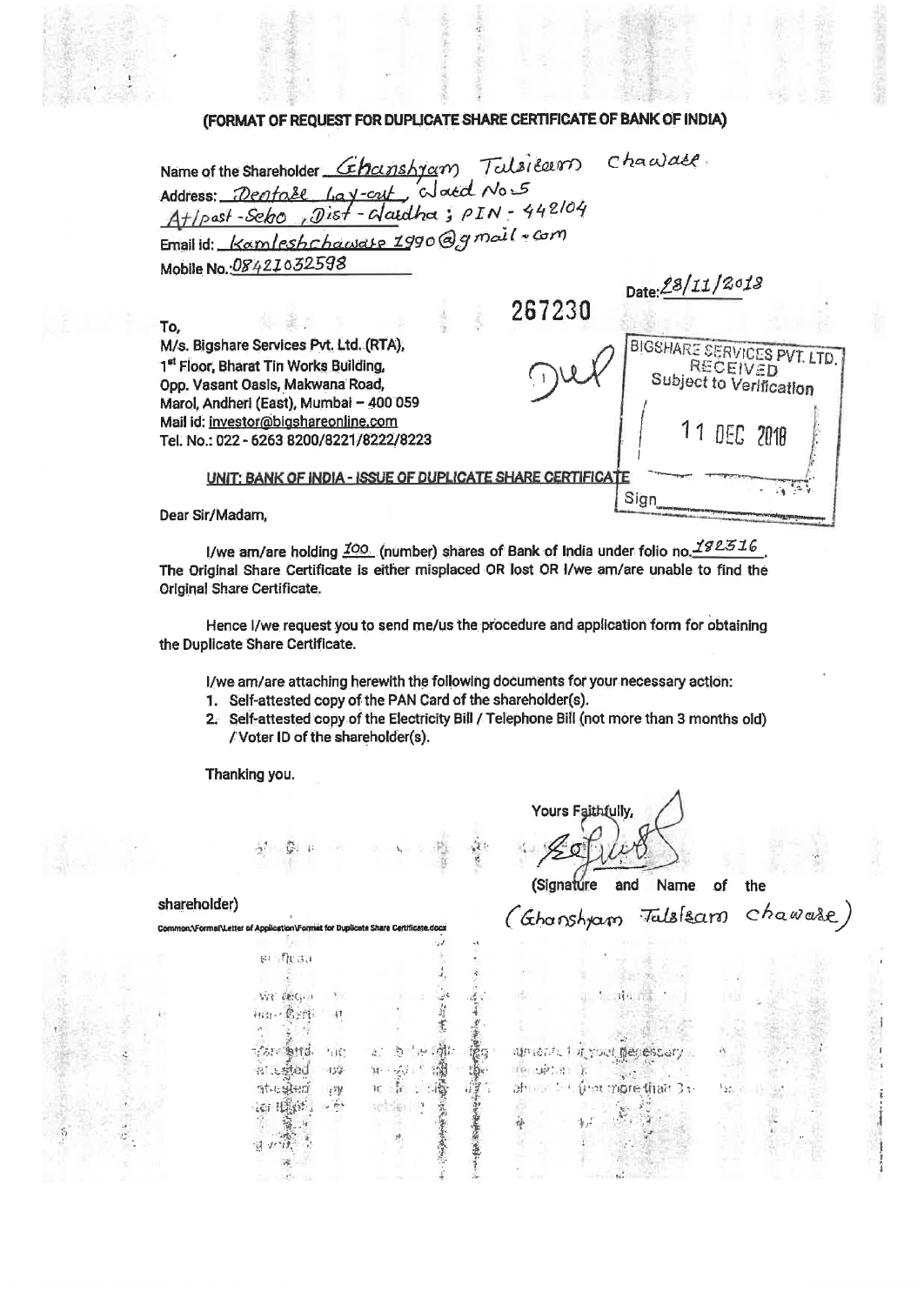Dilip N. Chheda - 12, Krashaa Mahal,Plot No-94 Bhaudaji Cross.Road No-10 Matunga, Mumbai-400 019 Mobile No — 9022050260 Date: 22.11.2018

To, Bjg hare Services Pvt Ltd.,  $A<sup>st</sup>$  Floor, Bharat Tin Works Building, Opp,Vasant Oasis, Makwana Road, Marol, Andheri (East), Mumbai- 400 059.

Dear Sir/Madam,

ı

 $\bullet$ 

Sub; - Unit — Bank of India Folio No — 453729 No of Shares -200 (Physical Mode)

I am the shareholder of "Bank of India" holding 200 equity shares in the Company.

I have misplaced the above referred share certificate/s.

Let me know the procedure or documents required for getting duplicate certificate in lieu of the above.

Kindly do the needful so that enable me to convert my above mentioned physical shares into demat mode.

Thanking you,

 $OUP$ 

Yours faithfully, Cleluda Clup

**267231** 

|      |                          | RECEIVED  | BIGSHARE SERVICES FVT. LTD.<br>Subject to Vertircation |  |
|------|--------------------------|-----------|--------------------------------------------------------|--|
|      |                          | 11 DEC 23 |                                                        |  |
| Sign | <b>CONTRACT PROPERTY</b> |           |                                                        |  |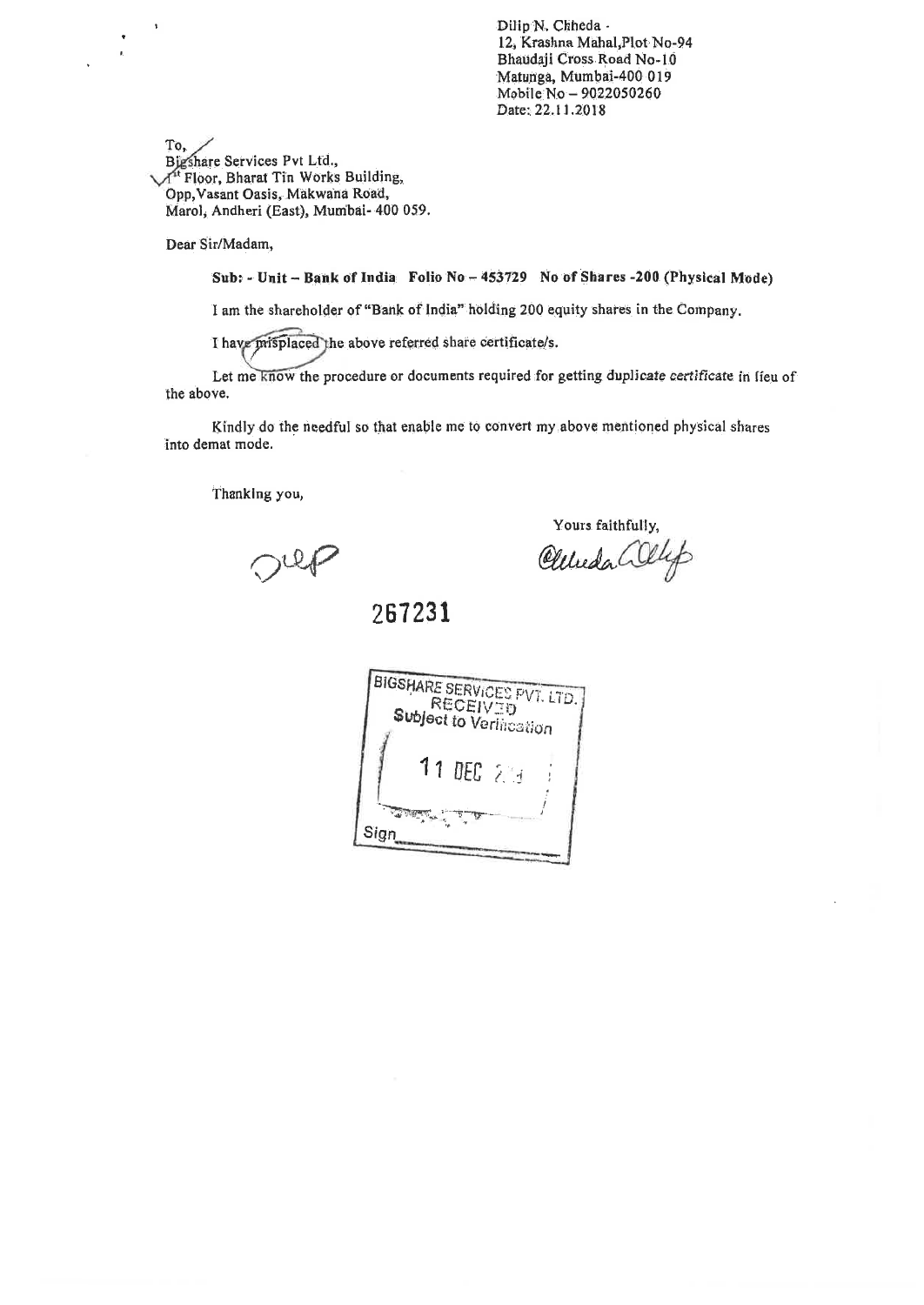$3 - 24 - 4$ 3 Field A Nine Story Jan Ann started with the started of handy there venerate of the stage and the comcepard in the state of the state of the state of the state of the state of the state of the state of the state of the state of the state of the state of the state of the state of the state of the state of the state of the ode The a part of a part of the company of the company of the company of the company of the company of the company of the company of the company of the company of the company of the company of the company of the company of the  $\mathcal{S}^-$ They who was the complete the second Service Processing **Be a man of the property of the contract of the contract of the contract of the contract of the contract of the** Sekalah Tangkan Experience of the Constantine of the